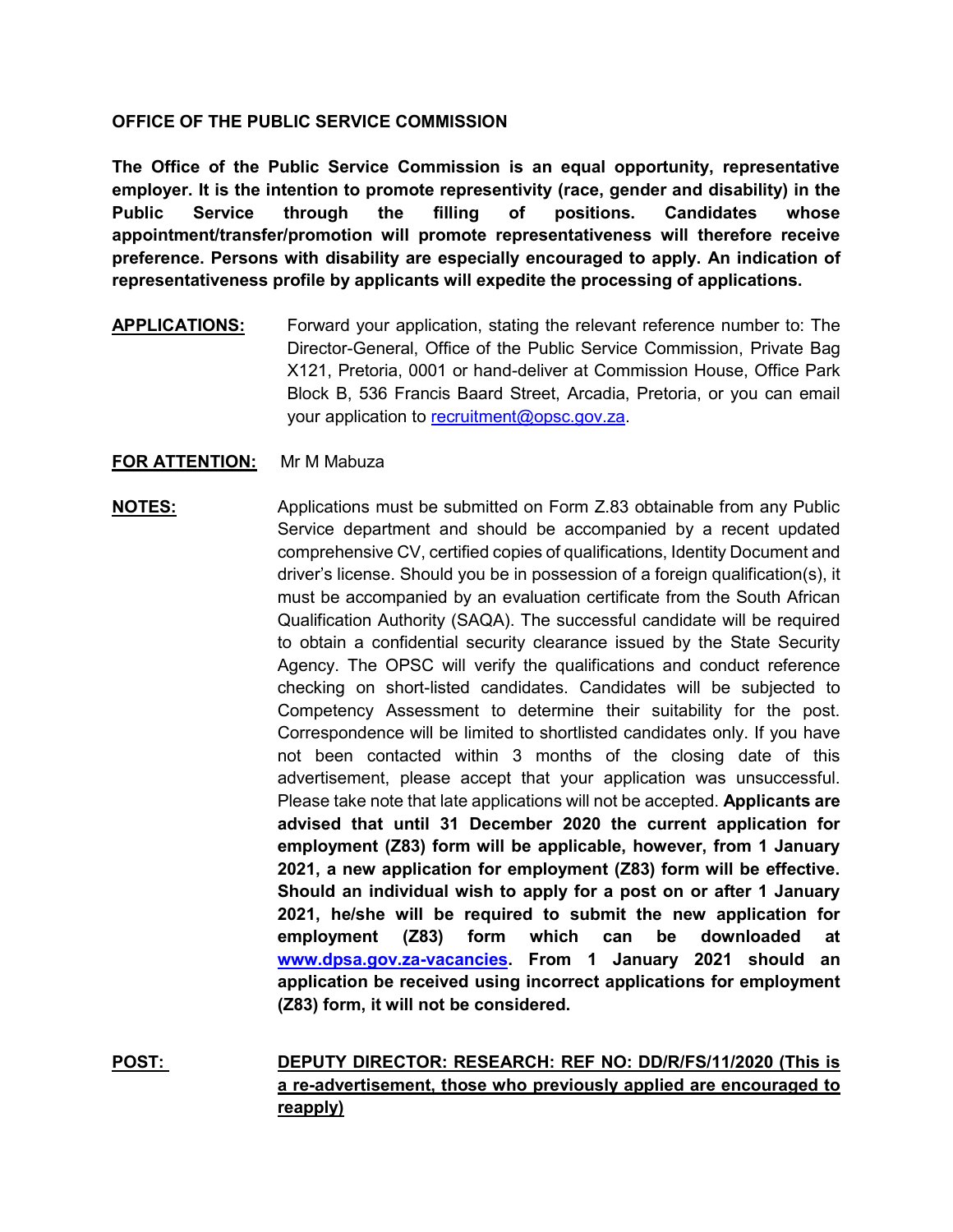**SALARY:** All-inclusive remuneration package of R869 007 per annum. The package includes a basic salary (70% of package), State's contribution to the Government Employees Pension Fund (13% of basic salary) and a flexible portion of 30% that may be structured in terms of applicable rules. The successful candidate will be required to enter into a performance agreement within three months after assumption of duty.

#### **CENTRE: FREE STATE PROVINCIAL OFFICE**

- **REQUIREMENTS:** Ideal candidate's profile: A Degree or equivalent qualification (NQF Level 7) in the field of Social Sciences and/or Public Administration and/or Development Management. A post graduate qualification (NQF Level 8) will be an added advantage. 3-5 Years supervisory experience in Research and the development of Public Administration Practice. Strong technical competence and proven experience in research, research design, data analysis and Monitoring and Evaluation methods. Knowledge of Public Management, Administration, Human Resource Management Practices including Labour Relations, Ethics Infrastructure, Corporate Governance and Financial Management. Thorough understanding of government administration. Good report writing, presentation and analytical skills. People management, project management, and communication skills. Proficiency in the Microsoft Office suite, e.g. Excel, Word and PowerPoint. Valid driver's license (with exception of disabled applicants). An understanding of the Constitutional Values and Principles (CVPs) in Section 195 and how these CVPs contribute towards effective public service delivery. An understanding of how this post supports the role of the Public Service Commission (PSC) regarding the CVPs.
- **DUTIES:** Key Performance Areas: Evaluate the performance of the North West provincial public service using indicators and standards for each of the principles in section 195 of the Constitution. Design and develop research project proposals and/or project plans. Conduct Monitoring and Evaluation and social research on the public service. Evaluate Public Administration practices in Provincial Departments and develop solutions to identified problems. Conduct service delivery investigations and inspections. Conduct research in Human Resource Management and Development Practices and develop solutions to identified problems. Assist with investigation of grievances submitted to the PSC. Assist in managing and conducting Public Administration Investigations. Draft reports emanating from the key performance areas, including the report on the Compliance of the Constitutional Values and Principles (Section 196 4 (e) of the North West Provincial Government.